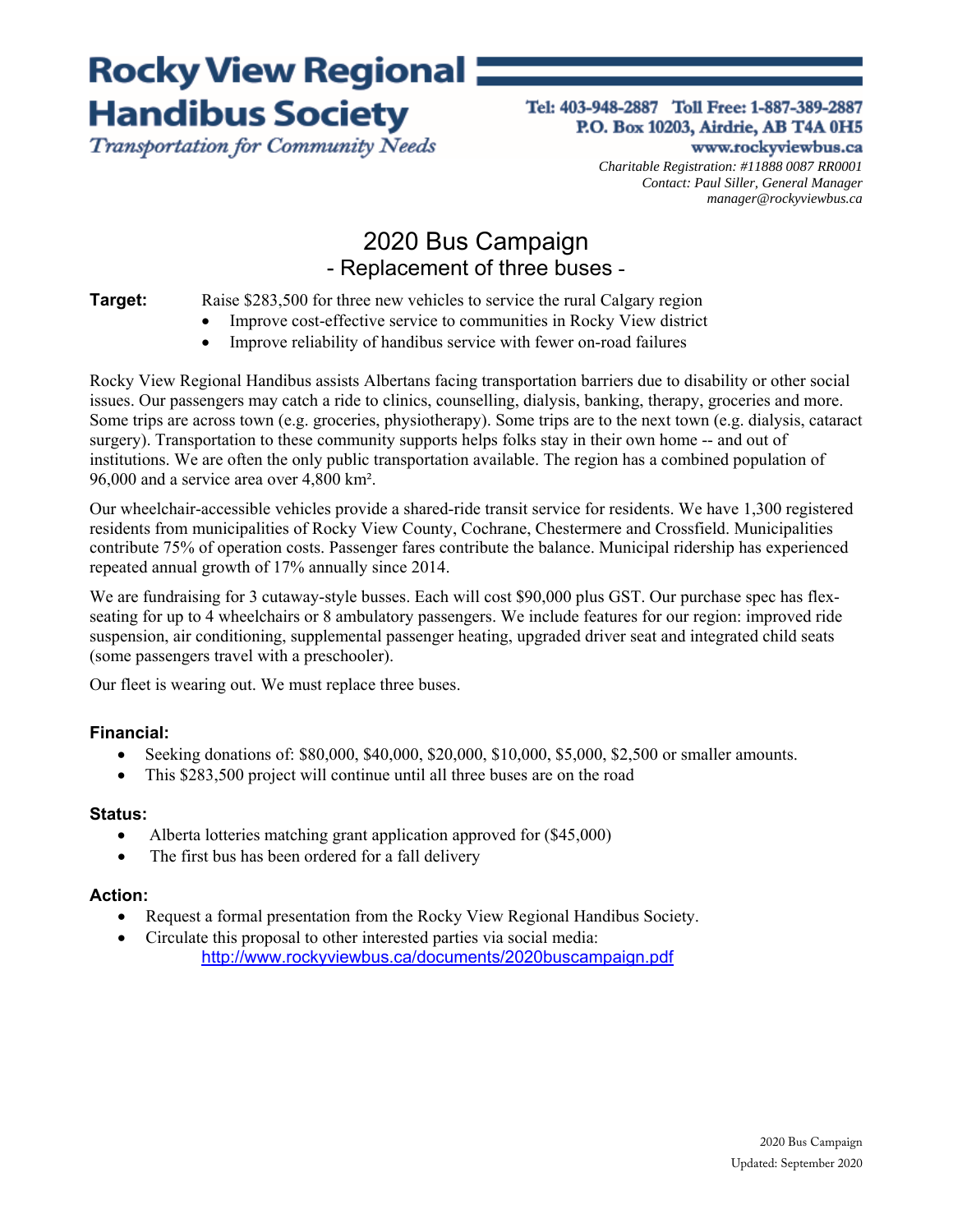### **Appendix**

| <b>Budget:</b>                 |           |                |           |                  |
|--------------------------------|-----------|----------------|-----------|------------------|
| <i>Expense:</i>                |           | Revenue:       |           |                  |
| 3 buses @\$90,000              | \$270,000 | Donor D        | \$80,000  | tentative        |
| G.S.T                          | \$13,500  | Donor E        | \$40,000  | tentative        |
| \$283,500<br><b>Total Cost</b> |           | Donor F        | \$20,000  | tentative        |
|                                |           | Donor G        | \$20,000  | tentative        |
|                                |           | Donor H        | \$10,000  | tentative        |
|                                |           | Donor I        | \$10,000  | RECEIVED         |
|                                |           | Donor J        | \$5,000   | <b>RECEIVED</b>  |
|                                |           | Donor K        | \$5,000   | tentative        |
|                                |           | Donor L        | \$5,000   | tentative        |
|                                |           | Matching grant | \$45,000  | <b>CONFIRMED</b> |
|                                |           | Rocky View Bus | \$43,500  | <b>CONFIRMED</b> |
|                                |           | <b>Total</b>   | \$283,500 |                  |

#### **Mission:**

Provide community transit services for people with special transportation needs in the region of Rocky View County and surrounding area.

#### **Board of Directors:**

| President: | Albert Hulzebos, Calgary             | Director: | Orville Lammle, Cochrane |
|------------|--------------------------------------|-----------|--------------------------|
|            | Vice-President: Andrew Carr, Airdrie | Director: | Marni Fedeyko, Cochrane  |
| Secretary: | Mavis Hallman, Irricana              | Director: | Angus Chalmers, Irricana |
| Treasurer: | Jo Ann Miller, Calgary               | Director: | Jo Tennant, Crossfield   |
| Director:  | James Ginter, Crossfield             |           |                          |

#### **Donor Recognition:**

Donors will be recognized on the side of vehicle in proportion to their sponsorship. Final artwork must balance donor recognition purposes with existing contract obligations. Smaller donations may be grouped together as "Friends of…" and recognized in \$10,000 increments. Donations can be spread over a four year period for recognition purposes. Donors may opt to remain anonymous.

| <b>Amount</b> Title |                           | Recognition                                             |
|---------------------|---------------------------|---------------------------------------------------------|
|                     | \$80,000 Full Bus Sponsor | Both sides of bus                                       |
| \$40,000            | Half Bus Sponsor          | One full side of bus                                    |
| \$20,000            | Quarter Bus Sponsor       | One half side of bus (i.e. shared with another sponsor) |

#### **Ethical Fund-Raising:**

Rocky View Regional Handibus Society is a registered charity (*#11888 087 RR0001)*. Capital donations are 100% applied towards the purchase of vehicles and related equipment. Rocky View Regional Handibus adheres to ethical fund-raising principles. No outside paid fundraisers are engaged. Budget for all fund-raising efforts is less than \$6,000/ year

#### **Website Documents:**

| 2019 Financial Statements                                                 | http://www.rockyviewbus.ca/docs/2019financial.pdf |  |  |  |  |  |  |
|---------------------------------------------------------------------------|---------------------------------------------------|--|--|--|--|--|--|
| 2018 Annual Report                                                        | http://www.rockyviewbus.ca/docs/2018report.pdf    |  |  |  |  |  |  |
| Note: 2019 annual report has been delayed by COVID (a draft is available) |                                                   |  |  |  |  |  |  |

#### **For Further Information:**

Paul Siller, General Manager 403-948-2887 manager@rockyviewbus.ca